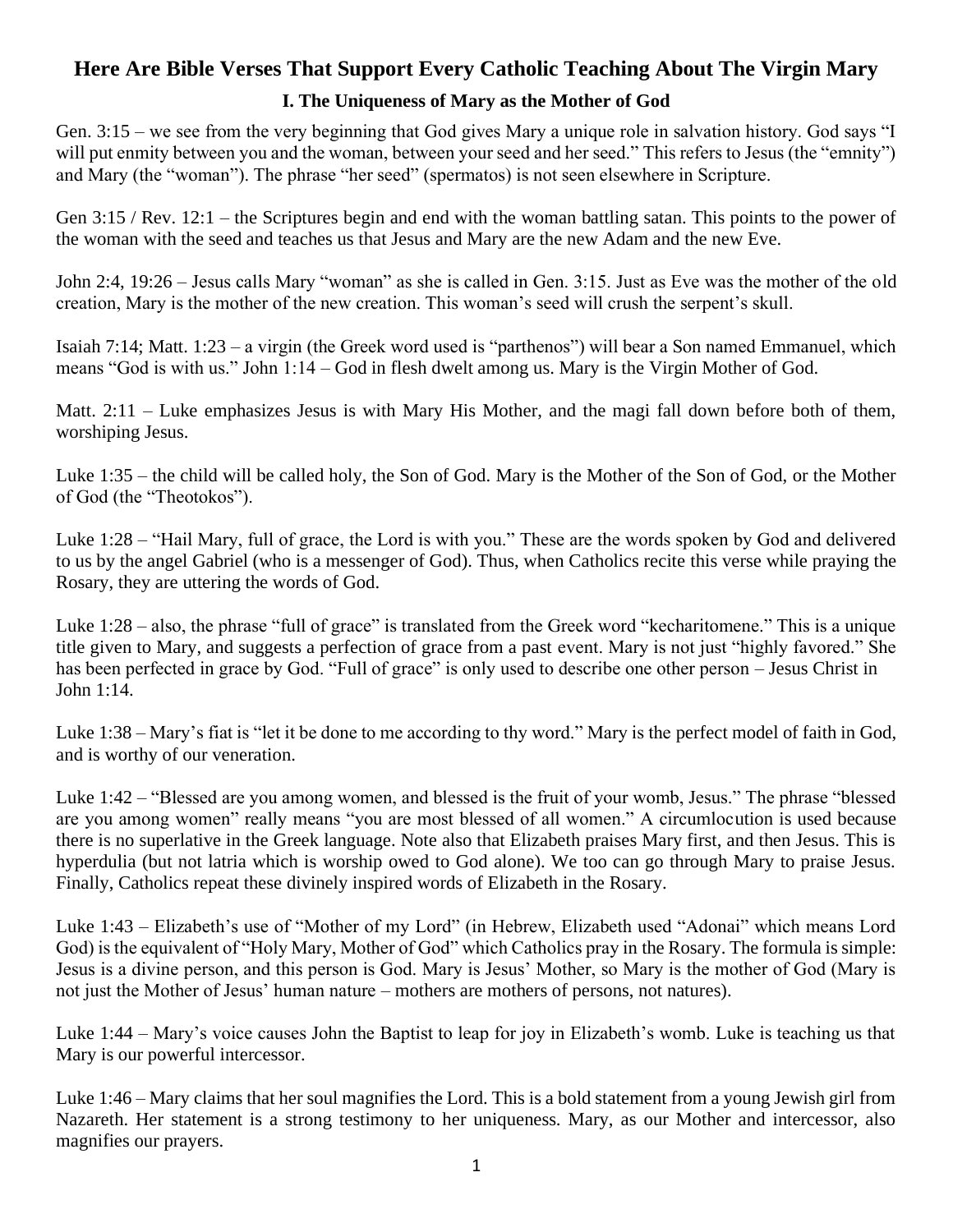Luke 1:48 – Mary prophesies that all generations shall call her blessed, as Catholics do in the "Hail Mary" prayer. What Protestant churches have existed in all generations (none), and how many of them call Mary blessed with special prayers and devotions?

Gal. 4:4 – God sent His Son, born of a woman, to redeem us. Mary is the woman with the redeemer. By calling Mary co-redemptrix, we are simply calling Mary "the woman with the redeemer." This is because "co" is from the Latin word "cum" which means "with." Therefore, "co-redemptrix" means "woman with the redeemer." Mary had a unique but subordinate role to Jesus in salvation.

Eph. 1:1; Phil. 1:1; Col. 1:2 – the word "saints" (in Hebrew "qaddiysh") means "holy" ones. So Mary is called Holy, the greatest Saint of all.

Luke 2:35 – Simeon prophesies that a sword would also pierce Mary's soul. Mary thus plays a very important role in our redemption. While Jesus' suffering was all that we needed for redemption, God desired Mary to participate on a subordinate level in her Son's suffering, just as he allows us to participate through our own sufferings.

Luke 2:19,51 – Mary kept in mind all these things as she pondered them in her heart. Catholics remember this by devoting themselves to Mary's Immaculate Heart and all the treasures and wisdom and knowledge contained therein.

## **II. Mary – the Immaculate Ark of the New Covenant**

Exodus 25:11-21 – the ark of the Old Covenant was made of the purest gold for God's Word. Mary is the ark of the New Covenant and is the purest vessel for the Word of God made flesh.

2 Sam. 6:7 – the Ark is so holy and pure that when Uzzah touched it, the Lord slew him. This shows us that the Ark is undefiled. Mary the Ark of the New Covenant is even more immaculate and undefiled, spared by God from original sin so that she could bear His eternal Word in her womb.

1 Chron. 13:9-10 – this is another account of Uzzah and the Ark. For God to dwell within Mary the Ark, Mary had to be conceived without sin. For Protestants to argue otherwise would be to say that God would let the finger of Satan touch His Son made flesh. This is incomprehensible.

1 Chron. 15 and 16 – these verses show the awesome reverence the Jews had for the Ark – veneration, vestments, songs, harps, lyres, cymbals, trumpets.

Luke 1:39 / 2 Sam. 6:2 – Luke's conspicuous comparison's between Mary and the Ark described by Samuel underscores the reality of Mary as the undefiled and immaculate Ark of the New Covenant. In these verses, Mary (the Ark) arose and went / David arose and went to the Ark. There is a clear parallel between the Ark of the Old and the Ark of the New Covenant.

Luke 1:41 / 2 Sam. 6:16 – John the Baptist / King David leap for joy before Mary / Ark. So should we leap for joy before Mary the immaculate Ark of the Word made flesh.

Luke 1:43 / 2 Sam. 6:9 – How can the Mother / Ark of the Lord come to me? It is a holy privilege. Our Mother wants to come to us and lead us to Jesus.

Luke 1:56 / 2 Sam. 6:11 and 1 Chron. 13:14 – Mary / the Ark remained in the house for about three months.

Rev 11:19 – at this point in history, the Ark of the Old Covenant was not seen for six centuries (see 2 Macc. 2:7), and now it is finally seen in heaven. The Jewish people would have been absolutely amazed at this. However,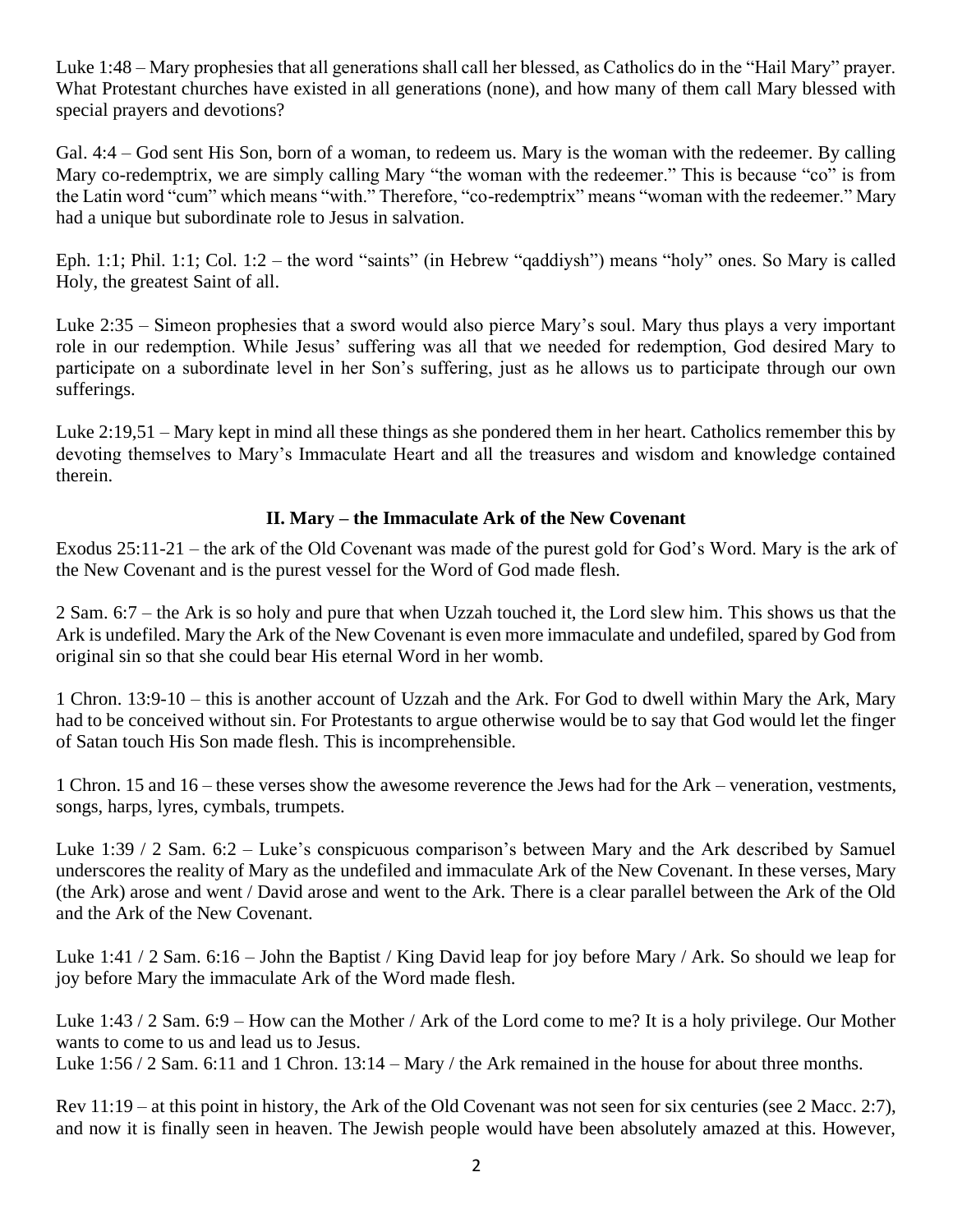John immediately passes over this fact and describes the "woman" clothed with the sun in Rev. 12:1. John is emphasizing that Mary is the Ark of the New Covenant and who, like the Old ark, is now worthy of veneration and praise. Also remember that Rev. 11:19 and Rev. 12:1 are tied together because there was no chapter and verse at the time these texts were written.

Rev 12:1 – the "woman" that John is describing is Mary, the Ark of the New Covenant, with the moon under her feet, and on her head a crown of twelve stars. Just as the moon reflects the light of the sun, so Mary, with the moon under her feet, reflects the glory of the Sun of Justice, Jesus Christ.

Rev. 12:17 – this verse tells us that Mary's offspring are those who keep God's commandments and bear testimony to Jesus. This demonstrates, as Catholics have always believed, that Mary is the Mother of all Christians.

Rev. 12:2 – Some Protestants argue that, because the woman had birth pangs, she was a woman with sin. However, Revelation is apocalyptic literature unique to the 1st century. It contains varied symbolism and multiple meanings of the woman (Mary, the Church and Israel). The birth pangs describe both the birth of the Church and Mary's offspring being formed in Christ. Mary had no birth pangs in delivering her only Son Jesus.

Isaiah 66:7 – for example, we see Isaiah prophesying that before she (Mary) was in labor she gave birth; before her pain came upon her she was delivered of a son (Jesus). This is a Marian prophecy of the virgin birth of Jesus Christ.

Gal 4:19 – Paul also describes his pain as birth pangs in forming the disciples in Christ. Birth pangs describe formation in Christ.

Rom. 8:22 – also, Paul says the whole creation has been groaning in travail before the coming of Christ. We are all undergoing birth pangs because we are being reborn into Jesus Christ.

Jer. 13:21 – Jeremiah describes the birth pangs of Israel, like a woman in travail. Birth pangs are usually used metaphorically in the Scriptures.

Hos. 13:12-13 – Ephraim is also described as travailing in childbirth for his sins. Again, birth pangs are used metaphorically.

Micah 4:9-10 – Micah also describes Jerusalem as being seized by birth pangs like a woman in travail.

Rev. 12:13-16 – in these verses, we see that the devil still seeks to destroy the woman even after the Savior is born. This proves Mary is a danger to satan, even after the birth of Christ. This is because God has given her the power to intercede for us, and we should invoke her assistance in our spiritual lives.

# **III. Mary is our Mother and Queen of the New Davidic Kingdom**

John 19:26 – Jesus makes Mary the Mother of us all as He dies on the Cross by saying "behold your mother." Jesus did not say "John, behold your mother" because he gave Mary to all of us, his beloved disciples. All the words that Jesus spoke on Cross had a divine purpose. Jesus was not just telling John to take care of his mother.

Rev. 12:17 – this verse proves the meaning of John 19:26. The "woman's" (Mary's) offspring are those who follow Jesus. She is our Mother and we are her offspring in Jesus Christ. The master plan of God's covenant love for us is family. But we cannot be a complete family with the Fatherhood of God and the Brotherhood of Christ without the Motherhood of Mary.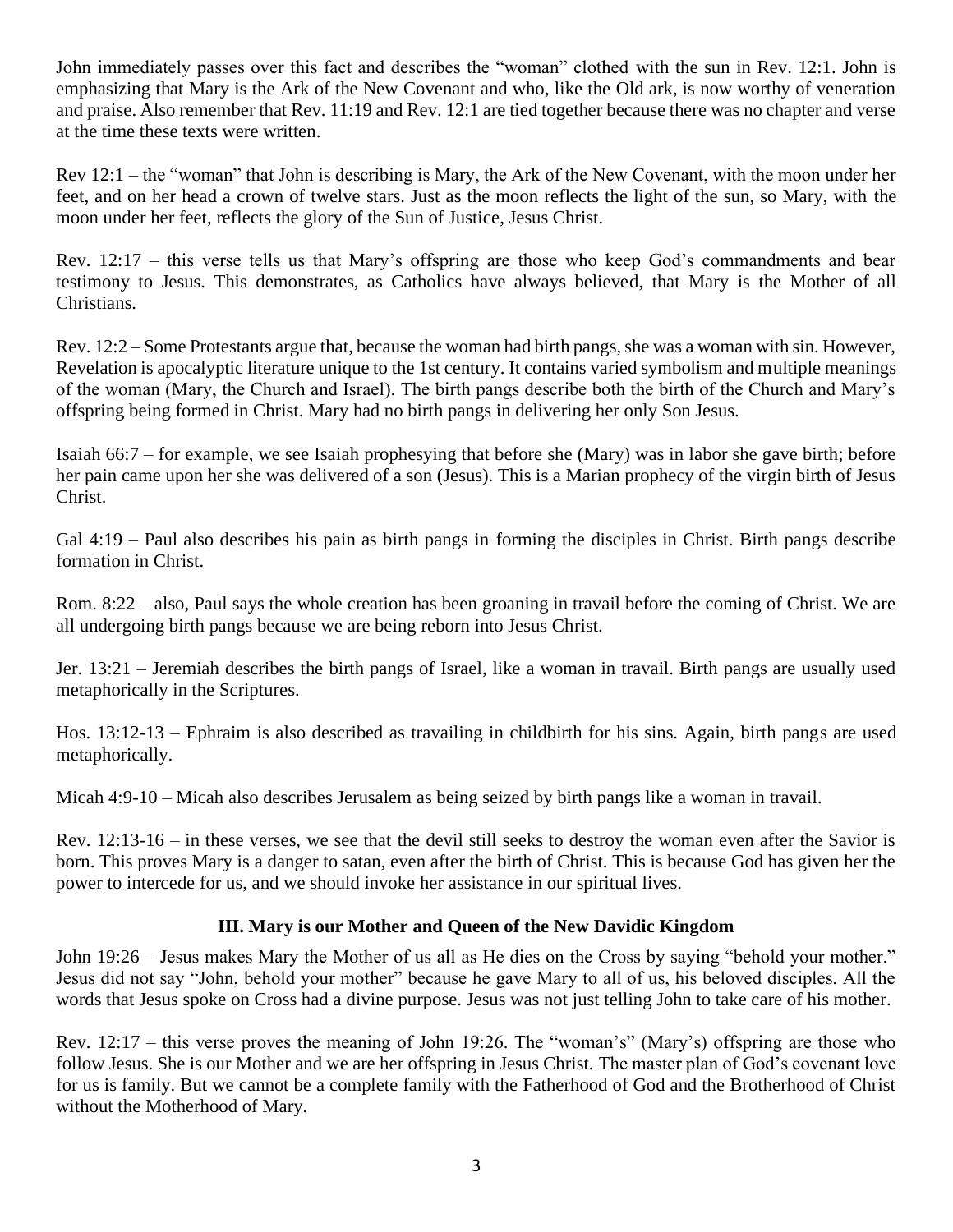John 2:3 – this is a very signifcant verse in Scripture. As our mother, Mary tells all of us to do whatever Jesus tells us. Further, Mary's intercession at the marriage feast in Cana triggers Jesus' ministry and a foreshadowing of the Eucharistic celebration of the Lamb. This celebration unites all believers into one famiy through the marriage of divinity and humanity.

John 2:7 – Jesus allows His mother to intercede for the people on His behalf, and responds to His mother's request by ordering the servants to fill the jars with water.

Psalm 45:9 – the psalmist teaches that the Queen stands at the right hand of God. The role of the Queen is important in God's kingdom. Mary the Queen of heaven is at the right hand of the Son of God.

1 Kings 2:17, 20 – in the Old Testament Davidic kingdom, the King does not refuse his mother. Jesus is the new Davidic King, and He does not refuse the requests of his mother Mary, the Queen.

1 Kings 2:18 – in the Old Testament Davidic kingdom, the Queen intercedes on behalf of the King's followers. She is the Queen Mother (or "Gebirah"). Mary is our eternal Gebirah.

1 Kings 2:19 – in the Old Testament Davidic kingdom the King bows down to his mother and she sits at his right hand. We, as children of the New Covenant, should imitate our King and pay the same homage to Mary our Mother. By honoring Mary, we honor our King, Jesus Christ.

1 Kings 15:13 – the Queen Mother is a powerful position in Israel's royal monarchy. Here the Queen is removed from office. But now, the Davidic kingdom is perfected by Jesus, and our Mother Mary is forever at His right hand.

2 Chron. 22:10 – here Queen Mother Athalia destroys the royal family of Judah after she sees her son, King Ahaziah, dead. The Queen mother plays a significant role in the kingdom.

Neh. 2:6 – the Queen Mother sits beside the King. She is the primary intercessor before the King.

### **IV. Mary is Ever Virgin**

Exodus 13:2,12 – Jesus is sometimes referred to as the "first-born" son of Mary. But "first-born" is a common Jewish expression meaning the first child to open the womb. It has nothing to do the mother having future children.

Exodus 34:20 – under the Mosaic law, the "first-born" son had to be sanctified. "First-born" status does not require a "second" born.

Ezek. 44:2 – Ezekiel prophesies that no man shall pass through the gate by which the Lord entered the world. This is a prophecy of Mary's perpetual virginity. Mary remained a virgin before, during and after the birth of Jesus.

Mark 6:3 – Jesus was always referred to as "the" son of Mary, not "a" son of Mary. Also "brothers" could have theoretically been Joseph's children from a former marriage that was dissolved by death. However, it is most likely, perhaps most certainly, that Joseph was a virgin, just as were Jesus and Mary. As such, they embodied the true Holy Family, fully consecrated to God.

Luke 1:31,34 – the angel tells Mary that you "will" conceive (using the future tense). Mary responds by saying, "How shall this be?" Mary's response demonstrates that she had taken a vow of lifelong virginity by having no intention to have relations with a man. If Mary did not take such a vow of lifelong virginity, her question would make no sense at all (for we can assume she knew how a child is conceived). She was a consecrated Temple virgin as was an acceptable custom of the times.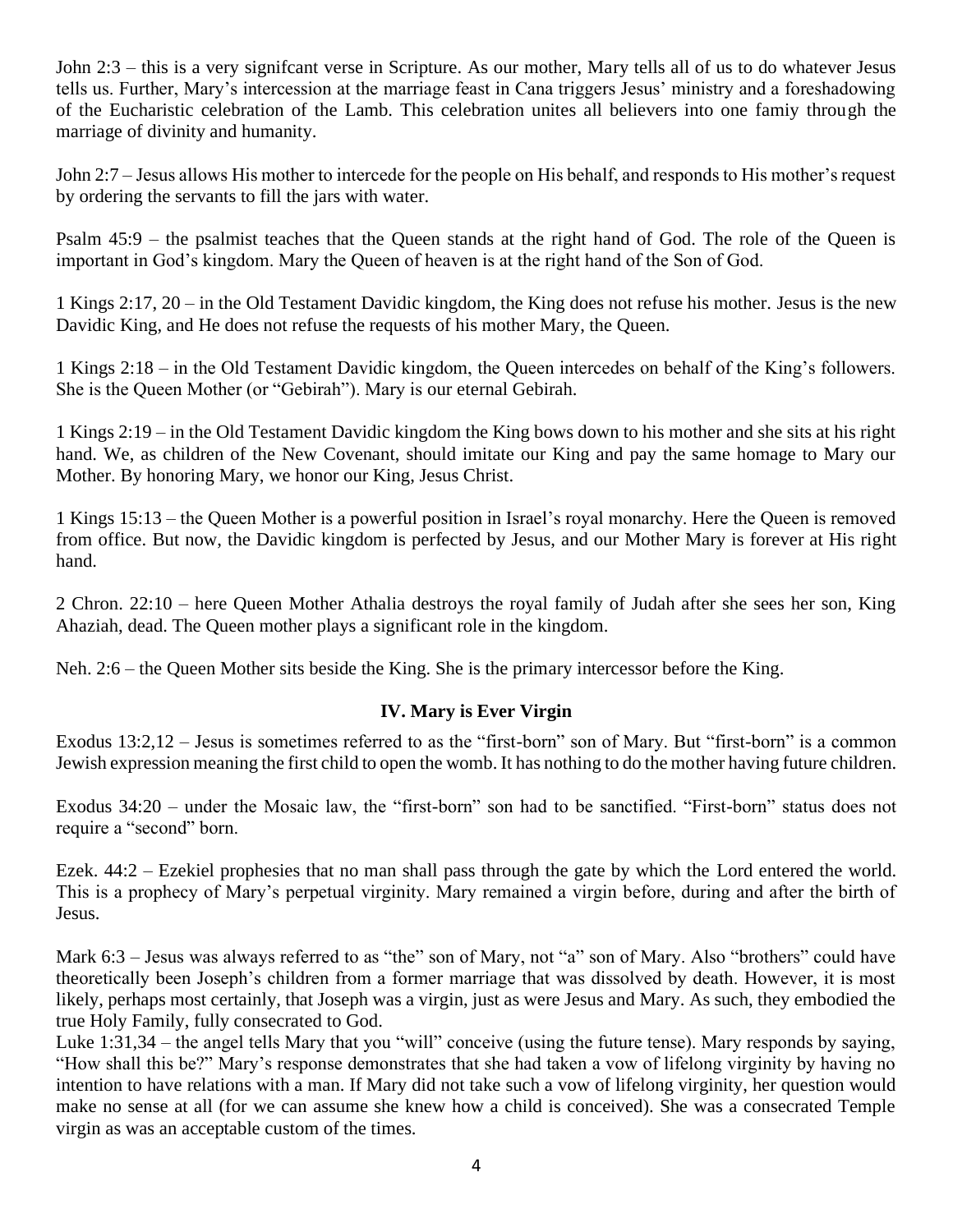Luke 2:41-51 – in searching for Jesus and finding Him in the temple, there is never any mention of other siblings.

John 7:3-4; Mark 3:21 – we see that younger "brothers" were advising Jesus. But this would have been extremely disrespectful for devout Jews if these were Jesus' biological brothers.

John 19:26-27 – it would have been unthinkable for Jesus to commit the care of his mother to a friend if he had brothers.

John 19:25 – the following verses prove that James and Joseph are Jesus' cousins and not his brothers: Mary the wife of Clopas is the sister of the Virgin Mary.

Matt. 27:61, 28:1 – Matthew even refers to Mary the wife of Clopas as "the other Mary."

Matt. 27:56; Mark 15:47 – Mary the wife of Clopas is the mother of James and Joseph.

Mark 6:3 – James and Joseph are called the "brothers" of Jesus. So James and Joseph are Jesus' cousins.

Matt. 10:3 – James is also called the son of "Alpheus." This does not disprove that James is the son of Clopas. The name Alpheus may be Aramaic for Clopas, or James took a Greek name like Saul (Paul), or Mary remarried a man named Alpheus.

# **V. Jesus' "Brothers" (adelphoi)) = Cousins or Kinsmen**

Luke 1:36 – Elizabeth is Mary's kinswoman. Some Bibles translate kinswoman as "cousin," but this is an improper translation because in Hebrew and Aramaic, there is no word for "cousin."

Luke 22:32 – Jesus tells Peter to strengthen his "brethren." In this case, we clearly see Jesus using "brethren" to refer to the other apostles, not his biological brothers.

Acts 1:12-15 – the gathering of Jesus' "brothers" amounts to about 120. That is a lot of "brothers." Brother means kinsmen in Hebrew.

Acts 7:26; 11:1; 13:15,38; 15:3,23,32; 28:17,21 – these are some of many other examples where "brethren" does not mean blood relations.

Rom. 9:3 – Paul uses "brethren" and "kinsmen" interchangeably. "Brothers" of Jesus does not prove Mary had other children.

Gen. 11:26-28 – Lot is Abraham's nephew ("anepsios") / Gen. 13:8; 14:14,16 – Lot is still called Abraham's brother (adelphos") . This proves that, although a Greek word for cousin is "anepsios," Scripture also uses "adelphos" to describe a cousin.

Gen. 29:15 – Laban calls Jacob is "brother" even though Jacob is his nephew. Again, this proves that brother means kinsmen or cousin.

Deut. 23:7; 1 Chron. 15:5-18; Jer. 34:9; Neh. 5:7 -"brethren" means kinsmen. Hebrew and Aramaic have no word for "cousin."

2 Sam. 1:26; 1 Kings 9:13, 20:32 – here we see that "brethren" can even be one who is unrelated (no bloodline), such as a friend.

2 Kings 10:13-14 – King Ahaziah's 42 "brethren" were really his kinsmen.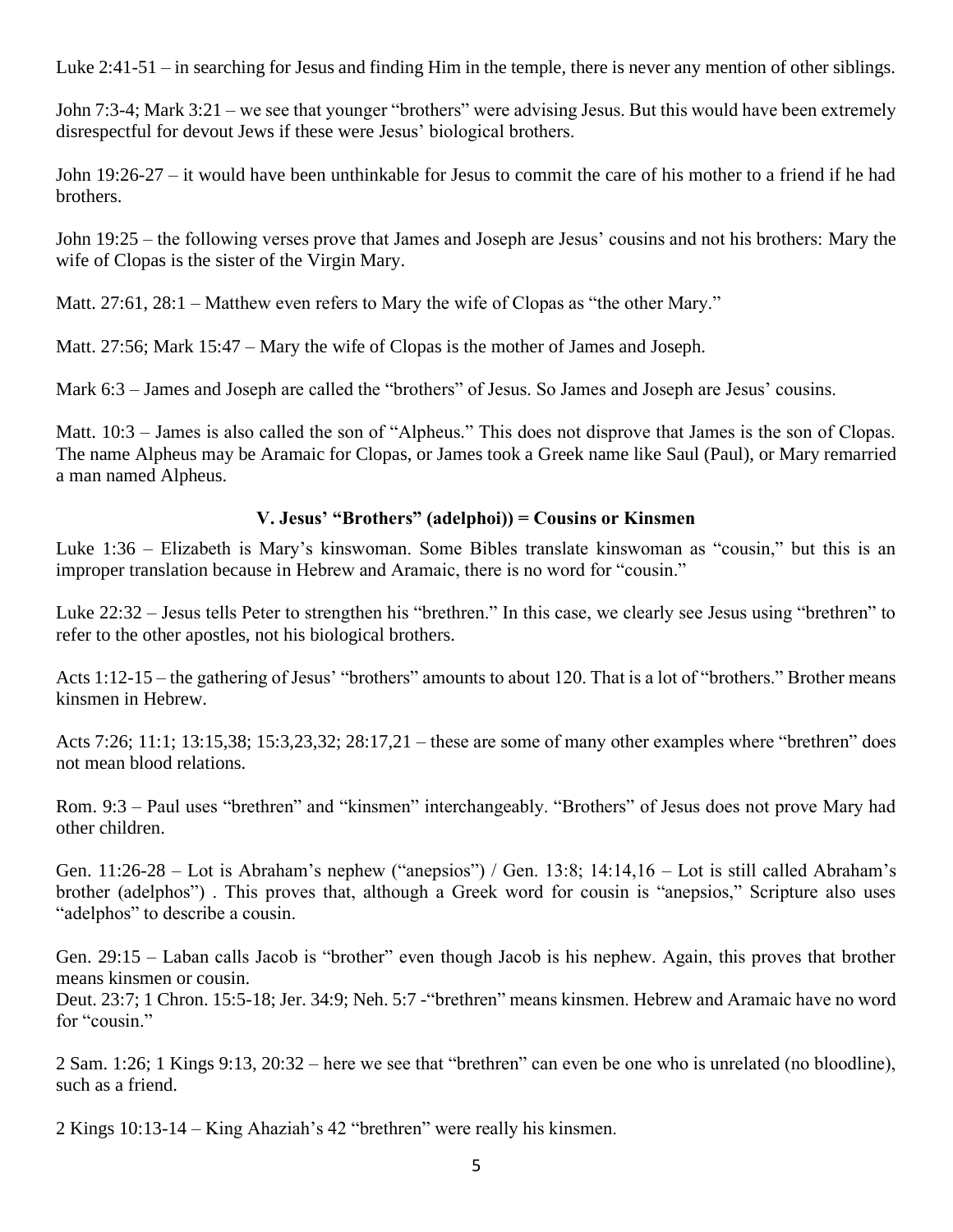1 Chron. 23:21-22 – Eleazar's daughters married their "brethren" who were really their cousins.

Neh. 4:14; 5:1,5,8,10,14 – these are more examples of "brothers" meaning "cousins" or "kinsmen."

Tobit 5:11 – Tobit asks Azarias to identify himself and his people, but still calls him "brother."

Amos 1: 9 – brotherhood can also mean an ally (where there is no bloodline).

#### **VI. Mary's Assumption into Heaven**

Gen. 5:24, Heb. 11:5 – Enoch was bodily assumed into heaven without dying. Would God do any less for Mary the Ark of the New Covenant?

2 Kings 2:11-12; 1 Mac 2:58 – Elijah was assumed into heaven in fiery chariot. Jesus would not do any less for His Blessed Mother.

Psalm 132:8 – Arise, O Lord, and go to thy resting place, thou and the Ark (Mary) of thy might. Both Jesus and Mary were taken up to their eternal resting place in heaven.

2 Cor. 12:2 – Paul speaks of a man in Christ who was caught up to the third heaven. Mary was also brought up into heaven by God.

Matt. 27:52-53 – when Jesus died and rose, the bodies of the saints were raised. Nothing in Scripture precludes Mary's assumption into heaven.

1 Thess. 4:17 – we shall be caught up in the clouds to meet the Lord in the air and so we shall always be with the Lord.

Rev. 12:1 – we see Mary, the "woman," clothed with the sun. While in Rev. 6:9 we only see the souls of the martyrs in heaven, in Rev. 12:1 we see Mary, both body and soul.

2 Thess. 2:15 – Paul instructs us to hold fast to oral (not just written) tradition. Apostolic tradition says Mary was assumed into heaven. While claiming the bones of the saints was a common practice during these times (and would have been especially important to obtain Mary's bones as she was the Mother of God), Mary's bones were never claimed. This is because they were not available. Mary was taken up body and soul into heaven.

#### **VII. Mary's Coronation in Heaven**

2 Tim 4:8 – Paul says that there is laid up for him the crown of righteousness. The saints are crowned in heaven, and Mary is the greatest saint of all.

James 1:12 – those who endure will receive the crown of life which God has promised. Mary has received the crown of life by bringing eternal life to the world.

1 Peter 5:4 – when the chief Shepherd is manifested we will receive the unfading crown of glory.

Rev. 2:10 – Jesus will give the faithful unto death the crown of life. Jesus gave Mary His Mother the crown of life.

Rev. 12:1 – Mary, the "woman," is crowned with twelve stars. She is Queen of heaven and earth and the Mother of the Church.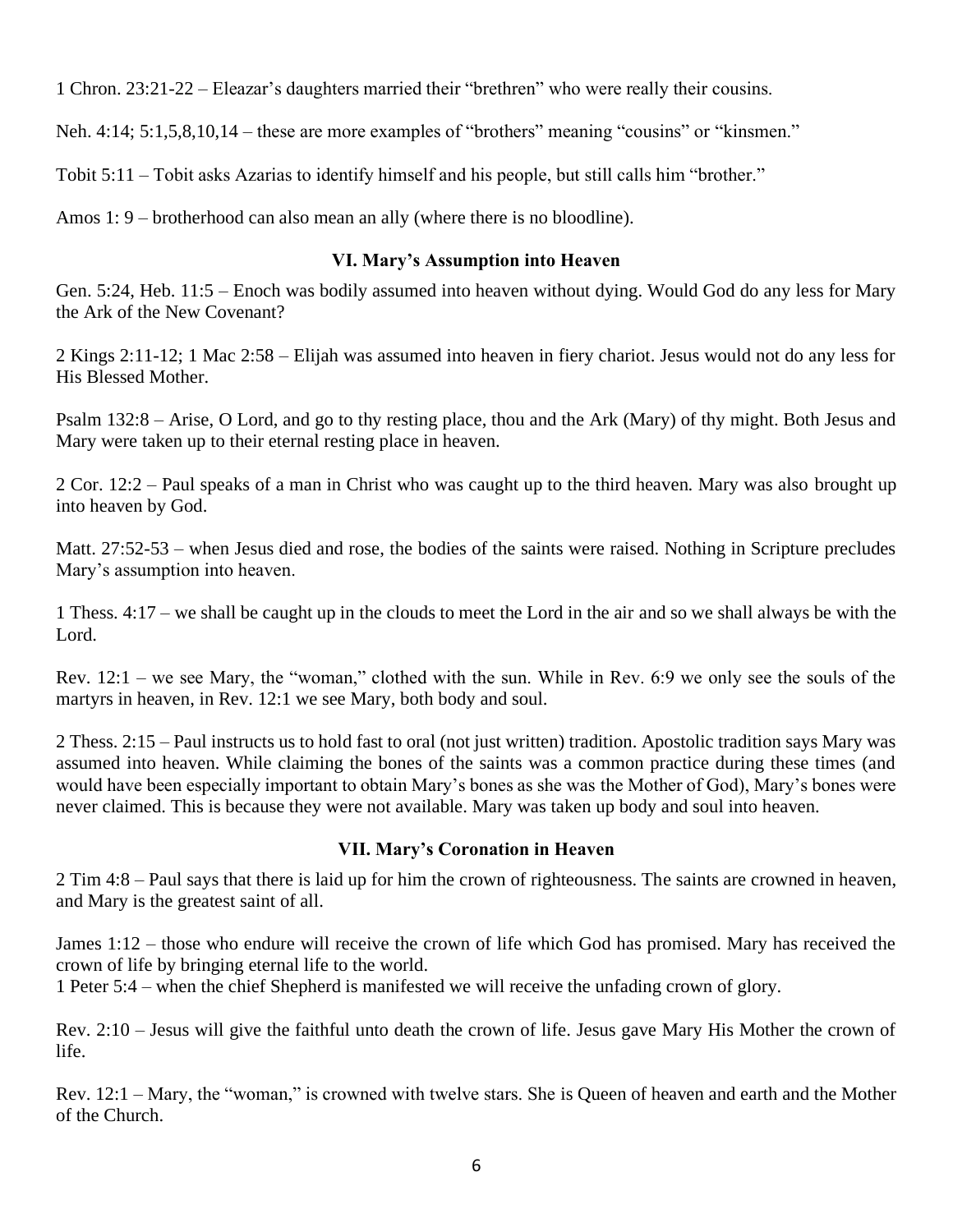Wis. 5:16 – we will receive a glorious crown and a beautiful diadem from the hand of the Lord. Mary is with Jesus forever crowned in His glory.

### **VIII. Misunderstanding about Matthew 1:25 (Joseph knew her "not until")**

Matt. 1:25 – this verse says Joseph knew her "not until ("heos", in Greek)" she bore a son. Some Protestants argue that this proves Joseph had relations with Mary after she bore a son. This is an erroneous reading of the text because "not until" does not mean "did not…until after." "Heos" references the past, never the future. Instead, "not until" she bore a son means "not up to the point that" she bore a son. This confirms that Mary was a virgin when she bore Jesus. Here are other texts that prove "not until" means "not up to the point that":

Matt. 28:29 – I am with you "until the end of the world." This does not mean Jesus is not with us after the end of the world.

Luke 1:80 – John was in the desert "up to the point of his manifestation to Israel." Not John "was in the desert until after" his manifestation.

Luke 2:37 – Anna was a widow "up to the point that" she was eighty-four years old. She was not a widow after eighty-four years old.

Luke 20:43 – Jesus says, "take your seat at my hand until I have made your enemies your footstool." Jesus is not going to require the apostles to sit at His left hand after their enemies are their footstool.

1 Tim. 4:13 – "up to the point that I come," attend to teaching and preaching. It does not mean do nothing "until after" I come.

Gen. 8:7 – the raven flew back and forth "up to the point that" [until] the waters dried from the earth. The raven did not start flying after the waters dried.

Gen. 28:15 – the Lord won't leave Jacob "up to the point that" he does His promise. This does not mean the Lord will leave Jacob afterward.

Deut. 34:6 – but "up to the point of today" no one knows Moses' burial place. This does not mean that "they did not know place until today."

2 Sam. 6:23 – Saul's daughter Micah was childless "up to the point" [until] her death. She was not with child after her death.

1 Macc. 5:54 – not one was slain "up to the point that" they returned in peace. They were not slain after they returned in peace.

### **IX. Misunderstanding about Romans 3:23 ("All have sinned")**

Rom. 3:23 – Some Protestants use this verse "all have sinned" in an attempt to prove that Mary was also with sin. But "all have sinned " only means that all are subject to original sin. Mary was spared from original sin by God, not herself. The popular analogy is God let us fall in the mud puddle, and cleaned us up afterward through baptism. In Mary's case, God did not let her enter the mud puddle.

Rom. 3:23 – "all have sinned" also refers only to those able to commit sin. This is not everyone. For example, infants, the retarded, and the senile cannot sin.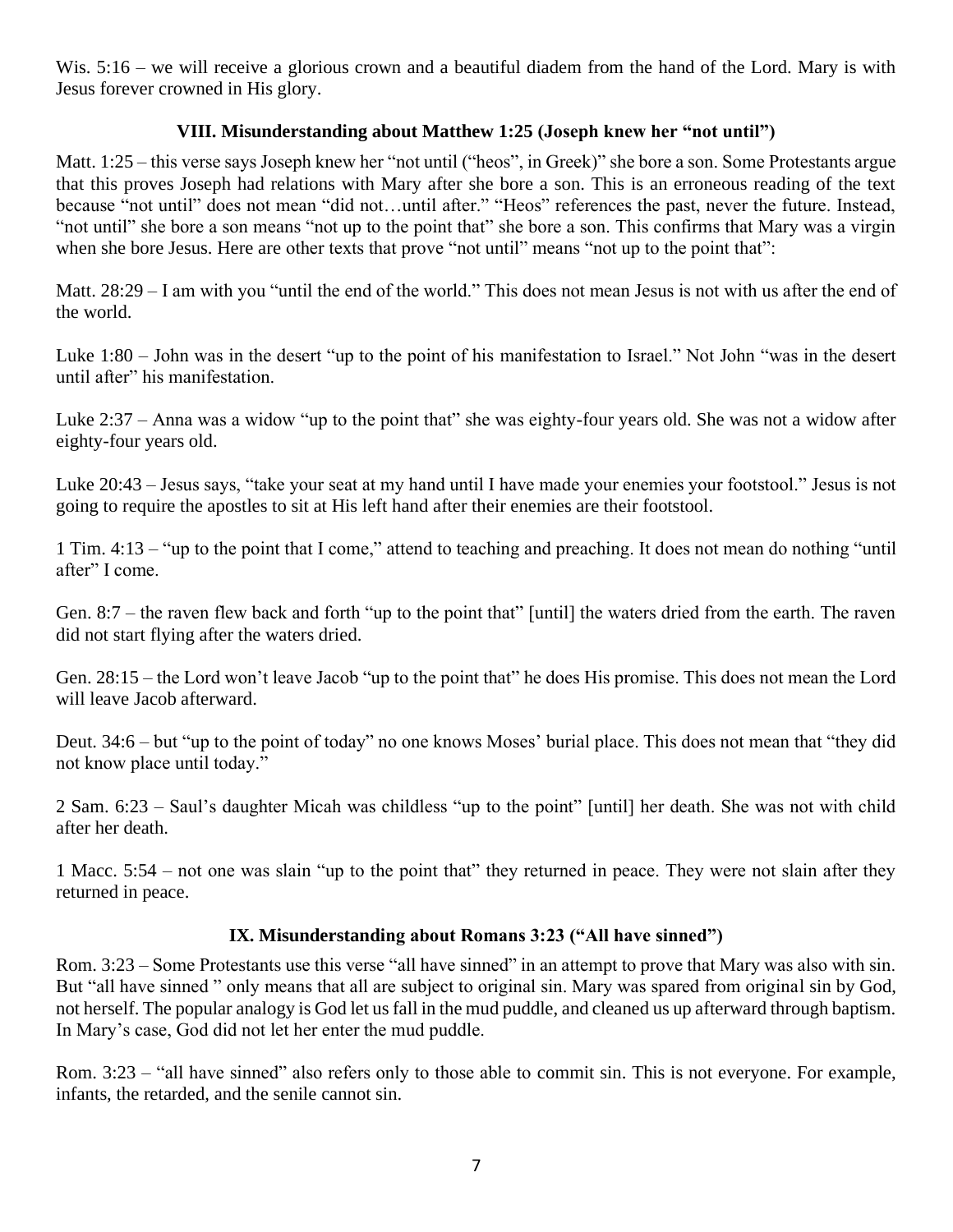Rom. 3:23 – finally, "all have sinned," but Jesus must be an exception to this rule. This means that Mary can be an exception as well. Note that the Greek word for all is "pantes."

1 Cor. 15:22 – in Adam all ("pantes") have died, and in Christ all ("pantes") shall live. This proves that "all" does not mean "every single one." This is because not all have died (such as Enoch and Elijah who were taken up to heaven), and not all will go to heaven (because Jesus said so).

Rom. 5:12 – Paul says that death spread to all ("pantes") men. Again, this proves that "all" does not mean "every single one" because death did not spread to all men (as we have seen with Enoch and Elijah).

Rom. 5:19 – here Paul says "many (not all) were made sinners." Paul uses "polloi," not "pantes." Is Paul contradicting what he said in Rom. 3:23? Of course not. Paul means that all are subject to original sin, but not all reject God.

Rom. 3:10-11 – Protestants also use this verse to prove that all human beings are sinful and thus Mary must be sinful. But see Psalm 14 which is the basis of the verse.

Psalm 14 – this psalm does not teach that all humans are sinful. It only teaches that, among the wicked, all are sinful. The righteous continue to seek God.

Psalm 53:1-3 – "there is none that does good" expressly refers to those who have fallen away. Those who remain faithful do good, and Jesus calls such faithful people "good."

Luke 18:19 – Jesus says, "No one is good but God alone." But then in Matt. 12:35, Jesus also says "The good man out of his good treasure…" So Jesus says no one is good but God, and then calls another person good.

Rom. 9:11 – God distinguished between Jacob and Esau in the womb, before they sinned. Mary was also distinguished from the rest of humanity in the womb by being spared by God from original sin.

Luke 1:47 – Mary calls God her Savior. Some Protestants use this to denigrate Mary. Why? Of course God is Mary's Savior! She was freed from original sin in the womb (unlike us who are freed from sin outside of the womb), but needed a Savior as much as the rest of humanity.

Luke 1:48 – Mary calls herself lowly. But any creature is lowly compared to God. For example, in Matt. 11:29, even Jesus says He is lowly in heart. Lowliness is a sign of humility, which is the greatest virtue of holiness, because it allows us to empty ourselves and receive the grace of God to change our sinful lives.

### **X. Misunderstandings about Jesus "rebuking" Mary**

Matt. 12:48; Mark 3:33; Luke 8:21 – when Jesus asks, "Who are my mother, and sisters and brothers?," some Protestants argue that Jesus is rebuking Mary in order to denigrate her. To the contrary, when Jesus' comments are read in light of Luke 8:5-15 and the parable of the sower which Jesus taught right before His question, Jesus is actually implying that Mary has already received the word as the sower of good ground and is bearing fruit. Jesus is teaching that others must, like Mary, also receive the word and obey it.

Matt. 12:48; Mark 3:33; Luke 8:21 – Jesus' question about "who are my mother, and sisters and brothers" was also made in reference to Psalm 69:8-9. Jesus the Prophet was answering the psalmist's prophecy that those closest to Him would betray Him at His passion. Jesus is emphasizing the spiritual family's importance over the biological family, and the importance of being faithful to Him. While many were unfaithful to Jesus, Mary remained faithful to Him, even to the point of standing at the foot of the Cross.